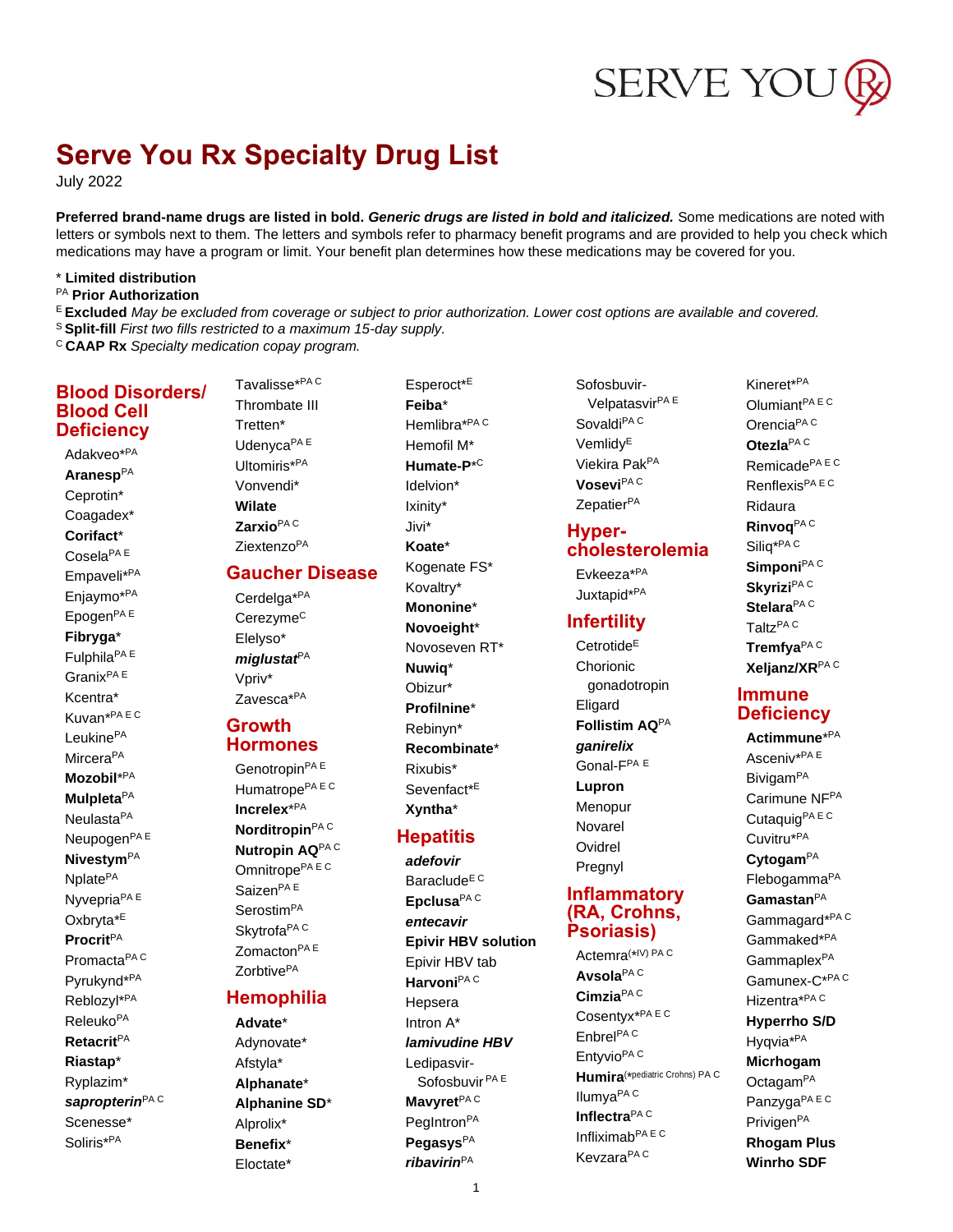## Serve You Rx Specialty Drug List - July 2022

Preferred brand-name drugs are listed in bold. Generic drugs are listed in bold and italicized. Some medications are noted with letters or symbols next to them. The letters and symbols refer to pharmacy benefit programs and are provided to help you check which medications may have a program or limit. Your benefit plan determines how these medications may be covered for you.

\* Limited distribution

#### PA Prior Authorization

E Excluded May be excluded from coverage or subject to prior authorization. Lower cost options are available and covered.

<sup>S</sup> Split-fill First two fills restricted to a maximum 15-day supply.

Arranon

<sup>c</sup> CAAP Rx Specialty medication copay program

Xembify<sup>PA</sup>

**Multiple Sclerosis** Acthar\*PA Ampyra\*PAC Aubagio<sup>\*PAC</sup> Avonex<sup>PAC</sup> Bafiertam<sup>\*PA</sup> Betaseron  $PAC$ Copaxone<sup>PAC</sup> Cortrophin\*PA dalfampridine $P^A$ dimethyl fumaratePA Extavia<sup>PAE</sup> Gilenya<sup>PA C</sup> glatiramer $PAC$ Glatopa<sup>PAC</sup> Kesimpta<sup>PAC</sup> I emtrada\*PA Mavenclad\*PAC Mayzent<sup>\*PA</sup>  $mitoxantrone<sup>PA</sup>$ Ocrevus<sup>\*PA</sup> Plegridy\*PAE Ponvorv<sup>\*PAE</sup> Rebif<sup>PAEC</sup> Tecfidera\*PAEC Tysabri\*PA Vumerity\*PAC Zeposia<sup>\*PAC</sup>

#### **Oncology**

Abecma<sup>\*PA</sup> abiraterone $P^{A \, S}$ Abraxane<sup>C</sup> Adcetris\*PA **Adriamycin Adrucil** Afinitor<sup>PASEC</sup> Afinitor Disperz<sup>PASEC</sup> Alecensa<sup>\*PA</sup> Alimta\*PAC Aliqopa\* PA Alkeran Alunbrig<sup>\* PA</sup>

arsenic trioxide Arzerra\*PA Asparlas\* Avastin\* Ayvakit\*PAS azacitidine Balversa\*PAS Bavencio<sup>\*PA</sup> Beleodag\*PA Belrapzo<sup>PAE</sup> Bendamustine<sup>PAE</sup> Bendeka<sup>PA</sup> Besponsa\*PA Besremi\*PA bexarotene<sup>PAS</sup> **BICNU** Blenrep\*PA bleomycin Blincyto\*PA bortezomib<sup>PA</sup> Bosulif\*PAS Braftovi\*PASC Breyanzi\*PA Brukinsa<sup>\*PAS</sup> busulfan **Busulfex** Cabometyx\*PA Calquence\*PA S Camcevi<sup>PA</sup> Camptosar capecitabine Caprelsa\*PA carboplatin Carvykti\*PA cisplatin cladribine clofarabine\* Clolar\* Cometrig\*PAS Copiktra\*PAS Cosmegen Cotellic\*PA

cyclophosphamide

Cyramza<sup>\*PA</sup> cytarabine dacarbazine Dacogen\*PA dactinomycin Danyelza<sup>\*PA</sup> Darzalex\*PA Darzalex Faspro\*PAE daunorubicin Daurismo\*PA<sub>S</sub> decitabine dexrazoxane docetaxel Doxil doxorubicin Eligard<sup>PA</sup> Ellence Elzonris\*PA Empliciti\*PA Enhertu\*PA epirubicin  $E$ rbitux<sup>PA</sup> Erivedge\*PA<sub>S</sub> Erleada\*PA erlotinib<sup>\*PAS</sup> Erwinaze\* Ethvol Etopophos etoposide everolimus<sup>PAS</sup> Evomela Exkivity\*PAS Farvdak\*<sup>PA</sup> Faslodex<sup>PAC</sup> Firmagon<sup>PA</sup> floxuridine fludarabine fluorouracil Folotyn<sup>PAC</sup> Fotivda<sup>\*PAE</sup> fulvestrant<sup>PA</sup> Fyarro\*PA Gavreto\*<sup>PA</sup> Gazyva<sup>\*PA</sup>

gemcitabine Gilotrif\*PA Gleevec<sup>PA S(100mg)</sup> E C Gleostine Halaven<sup>PAC</sup> Herceptin\*PA Herceptin Hylecta\*PA Herzuma\*PAE Hycamtin hydroxyprogesterone caproate<sup>PA</sup> lbrance\*PAC Iclusig\*PAS **Idamycin PFS** idarubicin Idhifa<sup>\*PA</sup> **Ifex** ifosfamide  $imatinib<sup>PA</sup>$ Imbruvica\*PAC Imfinzi\*PA Imlygic\* Infugem Inlyta\*PASC Inqovi\*PAE Inrebic<sup>\*PAS</sup>  $\sf{Iressa}^{*PA}$ irinotecan Istodax\*PA Ixempra<sup>PAC</sup> Jakafi\*PASC Jelmyto\* Jemperli\*<sup>PA</sup> Jevtana $\text{c}$ Kadcyla\*PA Kanjinti<sup>\*PA</sup> Keytruda\*PA Kimmtrak\*PA Kisgali<sup>\*PA</sup> Kisqali Femara Co-pack\*PA Koselugo\*<sup>PA</sup> Kymriah\*PA Kyprolis\*PA

lapatinib $PA$ Lartruvo\* **lenalidomide**\*PA C (Teva) Lenvima<sup>\*PA</sup> leuprolide<sup>PA</sup> Libtayo\*PA Lonsurf\*PA Lorbrena<sup>\*PAS</sup> Lumakras\*PASC Lumoxiti\*PA Lupron $PA$ Lynparza\*PAC Margenza<sup>\*PA</sup> Marqibo Matulane\* Mekinist<sup>PASC</sup> Mektovi\*PA<sub>S</sub> melphalan mesna Mesnex mitomycin Monjuvi<sup>\*PA</sup> **Mutamycin** Mvasi\*<sup>PA</sup> Mylotarg\*PA Navelbine nelarabine<sup>C</sup> Nerlynx<sup>\*PAS</sup> Nexavar\*PASC Nilandron<sup>PA</sup> nilutamide Ninlaro\*PA Nipent Nubega\*<sup>PA</sup> Odomzo\*PA Ogivri\*PAE Oncaspar\* Onivyde<sup>C</sup> Ontruzant\*PAE Onureg\*PA Opdivo<sup>\*PAC</sup> Opdualag<sup>\*PA</sup> Orgovyx<sup>\*PA</sup>

oxaliplatin

 $\overline{2}$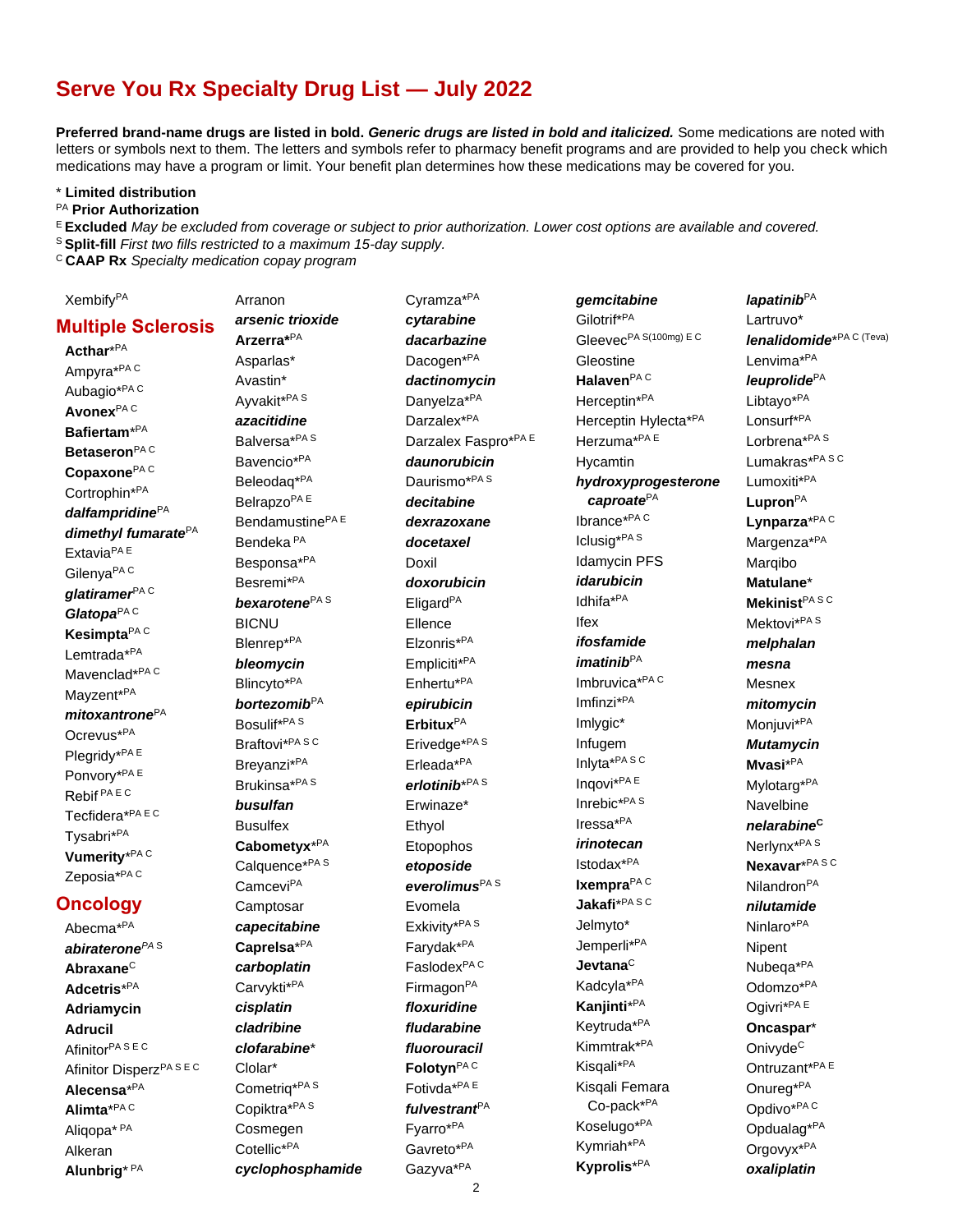## Serve You Rx Specialty Drug List - July 2022

Preferred brand-name drugs are listed in bold. Generic drugs are listed in bold and italicized. Some medications are noted with letters or symbols next to them. The letters and symbols refer to pharmacy benefit programs and are provided to help you check which medications may have a program or limit. Your benefit plan determines how these medications may be covered for you.

\* Limited distribution

PA Prior Authorization

E Excluded May be excluded from coverage or subject to prior authorization. Lower cost options are available and covered.

- <sup>S</sup> Split-fill First two fills restricted to a maximum 15-day supply.
- <sup>c</sup> CAAP Rx Specialty medication copay program

paclitaxel Paclitaxel proteinbound Padcev<sup>\*PA</sup> **Paraplatin** Pemazyre\*PAE Pemfexy<sup>\*PA</sup> Pepaxto\*PA Perjeta\*PA Phesgo\*PA Photofrin Piqray\*PAC Pluvicto\*PA Polivy\*PA Pomalyst\*PAC PortrazzaPA Poteligeo\*<sup>PA</sup> Proleukin Provenge\*PA Purixan\* Qinlock\*PA Reteymo<sup>\*PA</sup> Revlimid\*PAC Riabni\*PAE Rituxan<sup>\*PA</sup> Rituxan Hycela\*<sup>PA</sup> romidepsin\* $PA$ Rozlytrek\*<sup>PA</sup> Rubraca\*PA Ruxience\*PA Rybrevant\*PA Rydapt\*PA Rylaze\*PAE Sarclisa\*<sup>PA</sup> Scemblix\*PAC Sprycel<sup>PASC</sup> Stivarga\*PA sunitinib\*PASC Sutent\*PASEC Synribo<sup>PA</sup> Tabloid\* Tabrecta<sup>\*PA</sup> Tafinlar<sup>PASC</sup> Tagrisso\*PAC

Talzenna<sup>PASC</sup> Tarceva<sup>\*PAS</sup> Targretin<sup>PASEC</sup> Targretin gelPAC Tasigna<sup>PASC</sup> Tazverik\*<sup>PA E</sup> Tecartus\*PA Tecentrig\*PA Temodar<sup>PA</sup> temozolomide $P^A$ temsirolimus teniposide Tepadina Tepmetko<sup>PAES</sup> Thalomid\*PA thiotepa Thyrogen<sup>PAC</sup> Tibsovo\* **Tice BCG** Tivdak\*<sup>PA</sup> **Toposar** topotecan **Totect** Trazimera\*PA Treanda<sup>PA E</sup> Trelstar<sup>PA</sup> **Trisenox** Trodelvy\*PA Truseltiq\*PA Truxima\*PAE Tukysa\*PAC Tykerb\*PA Ukonig<sup>PA S</sup> Unituxin<sup>PA</sup> Valchlor Gel\*PA valrubicin<sup>\*</sup> Valstar\* Vantas<sup>PA</sup> Vectibix<sup>PA</sup> Velcade<sup>PA</sup> Venclexta\*PAC Verzenio\*PAC Vidaza<sup>PA C</sup>

vinblastine

**Vincasar PFS** vincristine vinorelbine Vitrakvi<sup>\*PASC</sup> Vizimpro\*PAS Vonjo\*PA Votrient<sup>PASC</sup> Vyxeos\*PA Welireg\*PA Xalkori\*PA S Xeloda Xospata<sup>\*PA</sup> Xpovio<sup>\*PAS</sup> Xtandi\*PASC Yervoy<sup>\*PA</sup> Yescarta\*PA Yondelis\* Yonsa<sup>PASEC</sup> Zaltrap\*PA Zanosar Zeiula\*PA Zelboraf\*PAS Zepzelca\*PA Zevalin\* Zinecard Zirabev\*PA Zoladex<sup>C</sup> Zolinza<sup>PAS</sup> Zydelig<sup>\*PA</sup> Zvkadia<sup>\*PAS</sup> Zynlonta\*PA Zytiga<sup>PASEC</sup>

#### Osteoarthritis

**Durolane**PA Euflexxa<sup>PA</sup> Gel-One<sup>PAE</sup> Gelsyn-3<sup>PA</sup> Genvisc 850PAE Hyalgan<sup>PAE</sup> Hymovis<sup>PAE</sup> Monovisc<sup>PAE</sup> Orthovisc<sup>PAE</sup> Supartz FXPAE

Synvisc<sup>PA E</sup> Synvisc One<sup>PAE</sup> Triluron<sup>PA E</sup> TriVisc<sup>PA E</sup> Visco-3PAE

#### Osteoporosis

EvenityPAC Forteo<sup>PAEC</sup> Prolia<sup>PAC</sup> Teriparatide<sup>PA</sup> Tymlos\*PAC

#### **Pulmonary Disorders**

Aralast NP\*PA Arikayce<sup>PA</sup> Bethkis<sup>\*PA E</sup> Cayston\*PAE Cinqair<sup>PA C</sup> Esbriet\*PA Fasenra\*PAC Glassia<sup>\*PA</sup> Kalydeco\*PAC Kitabis<sup>PA E</sup> Nucala<sup>PAC</sup> Ofev<sup>\*PAC</sup> Orkambi\*PAC Prolastin-C\*PA Pulmozvme<sup>PAC</sup> Symdeko\*PAC Synagis\*PAC Tezspire\*PA TOBI Neb<sup>PA E</sup> **TOBI Podhaler** tobramycin neb Tobramycin neb (300mg/5mL)PA E Trikafta\*PAC Xolair\*PAC Zemaira\*PA

#### Pulmonary **Hypertension**

Adcirca<sup>PAEC</sup> Adempas\*PA ambrisentan<sup>\*PA</sup> bosentan\*PA epoprostenol\*PA Flolan<sup>\*PA</sup> Letairis\*<sup>PAE</sup> Opsumit<sup>\*PA</sup> Orenitram<sup>\*PA</sup> Remodulin\*PAEC tadalafi $P^A$ Tracleer\*PAE treprostinil\*PA C (Sandoz) Tyvaso\*PAC Uptravi\*PA Veletri\*PA Ventavis<sup>\*PA</sup>

#### **Other**

Acthrel Adbry<sup>PAC</sup> Aduhelm<sup>\*PAE</sup> Aldurazyme\* Alferon N\* Amondys 45\*PAE Apokyn\*PA apomorphine\*PA Arcalyst\*PA Atgam Austedo<sup>PA C</sup> Benlysta\*PA Beovu<sup>E C</sup> Berinert\*PA betaine anhydrous\* Bevacizumab\* **Botox**<sup>PA</sup> Brineura\*PA Buphenvl\* Bylvav<sup>\*PA</sup> Bynfezia PenPAEC Cablivi\*PA Carbaglu<sup>\*PA</sup> carglumic acid<sup>\*PA</sup> Chenodal Cholbam<sup>\*PA</sup> Cibingo<sup>PA C</sup>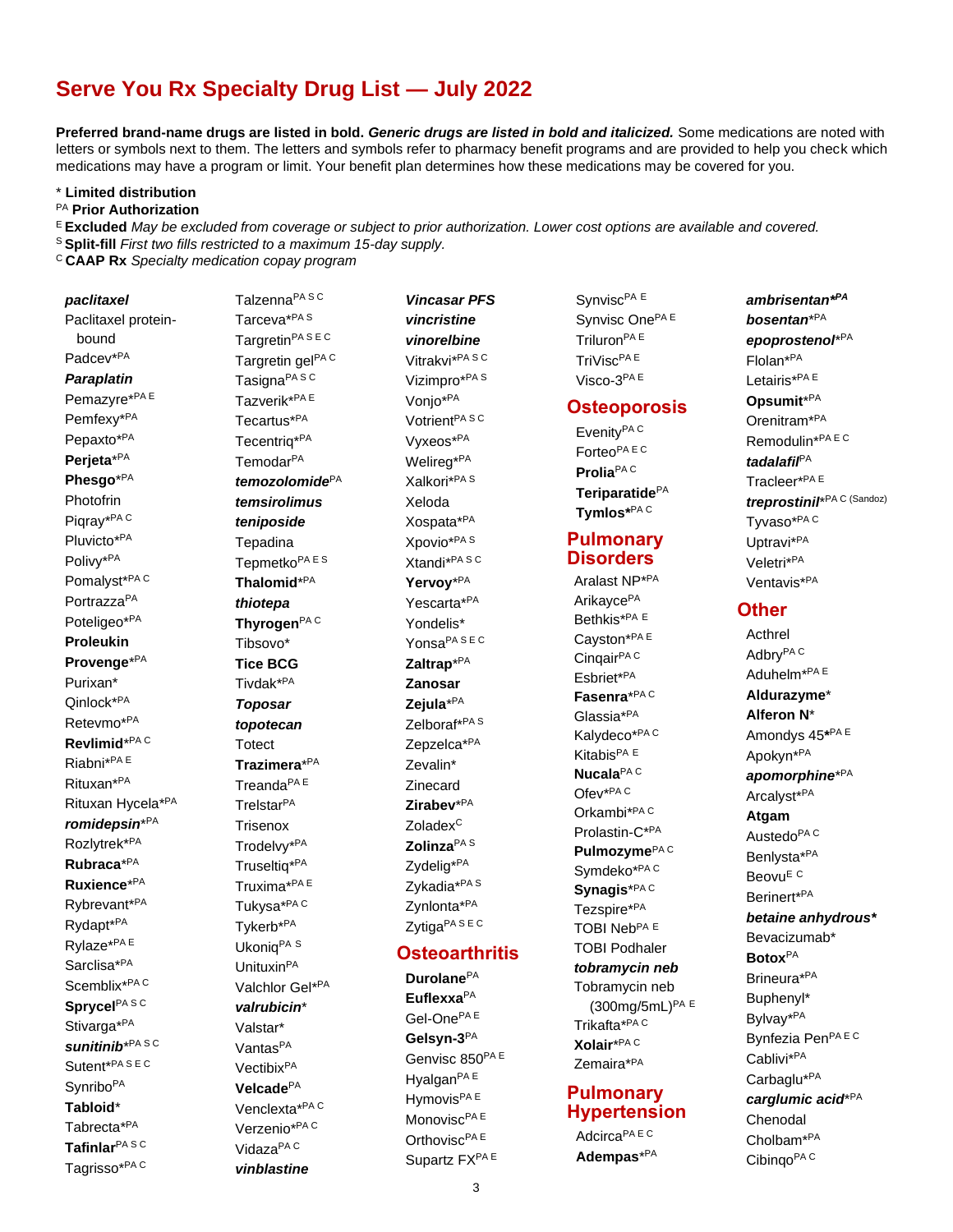## Serve You Rx Specialty Drug List - July 2022

Preferred brand-name drugs are listed in bold. Generic drugs are listed in bold and italicized. Some medications are noted with letters or symbols next to them. The letters and symbols refer to pharmacy benefit programs and are provided to help you check which medications may have a program or limit. Your benefit plan determines how these medications may be covered for you.

\* Limited distribution

PA Prior Authorization

E Excluded May be excluded from coverage or subject to prior authorization. Lower cost options are available and covered.

<sup>S</sup> Split-fill First two fills restricted to a maximum 15-day supply.

<sup>c</sup> CAAP Rx Specialty medication copay program

Cinryze\*PA Clovique<sup>PA</sup> Crysvita\*PA Cuprimine<sup>PAE</sup> Cystadane\* Cystadrops\*PA Cystagon\* Cystaran\*PA Daraprim<sup>PAC</sup> Defitelio Depen Dextenza\* Diacomit\*PA Doptelet\*<sup>PA</sup> droxidopa\*PA Dupixent  $PAC$ Dysport<sup>PAC</sup> Egrifta\*PA Elaprase\* Elitek<sup>C</sup> Emflaza\*PA Enspryng\*PA Epidiolex\*PAC Exondys 51PAEC Evrysdi<sup>\*PA</sup> Eylea\* Fabrazyme<sup>\*PA</sup> Fensolvi<sup>PA C</sup> Fintepla\* Firazyr<sup>PAEC</sup> Firdapse\*PAE Galafold\*PA Gamifant\*PA Gattex\*

Givlaari\*PA Haegarda\*<sup>PA</sup> Hetlioz\*PAE Hetlioz LQ\*PAE *icatibant<sup>PA</sup>* llaris<sup>\*PA</sup> Iluvien\* Imcivree\*PAE Inbrija<sup>PA C</sup> Ingrezza\*PA Isturisa\*PAE Jetrea\* Jynarque\*PAEC Kalbitor\*PA Kanuma\*PA Kepivance Keveyis\*PA Khapzory<sup>PAC</sup> Korlym<sup>\*PA</sup> Korsuva<sup>PA</sup> Krystexxa<sup>\*PA</sup> Kynmobi<sup>PA</sup> Lanreotide\*PA levoleucovorin Livmarli\*PAE Livtencity\*PA Lucentis\* Lumizyme\* Lupaneta<sup>PAC</sup> Lupkynis\*PAE Lupron Depot<sup>PAC</sup> Lupron Depot-Ped<sup>PAC</sup> Luxturna\*PA Macugen\*

Makena<sup>PA</sup> Mepsevii<sup>\*PA</sup> Myalept\* Mycapssa<sup>PAE</sup> Myobloc<sup>PAC</sup> Naglazyme\* Natpara\*PA Nexviazyme\*PA Nityr\*PA Northera\*PA Nulibry\*PA Nulojix Ocaliva<sup>\*PA</sup> octreotide<sup>PA</sup> Onpattro\*PA Opsumit<sup>\*PA</sup> Orfadin<sup>\*PA</sup> Orladeyo\*PA Oxervate<sup>PAC</sup> Oxlumo\*PA Ozurdex\* Palforzia<sup>E</sup> Palynziq\*PA Panhematin\* Parsabiv penicillamine cap<sup>PAE</sup> penicillamine tab $PA$ Prevymis<sup>PAC</sup> Prialt<sup>C</sup> Procysbi\*PA pyrimethamine $P^A$ Radicava<sup>\*PA</sup> Ravicti\* Recorlev<sup>\*PA</sup>

Rethymic\* Retisert\* Revcovi<sup>\*PA</sup> Rezurock\*PAE Ruconest\*PA Sabril\*PAE Sajazir<sup>PA</sup> Samsca\*PA Sandostatin<sup>PAEC</sup> Sandostatin LARPA Saphnelo\*PA Signifor\*PAE Signifor LAR<sup>\*PA</sup> sodium phenylbutyrate Solesta\* Somatuline Depot\*PA Somavert\* Spinraza\* Spravato\*PA Strensia<sup>\*PA</sup> Sublocade<sup>\*C</sup> Sucraid\*PA Supprelin LA\*PA Susvimo\*PA Sylvant<sup>C</sup> Svprine<sup>PA</sup> Takhzyro\*PA Tavneos\*PAE Tegsedi\*PA Tepezza\* tetrabenazine Thiola<sup>\*C</sup> tiopronin

tolvaptan<sup>\*PA</sup> trientine<sup>PA</sup> Triptodur\*PAC Turalio Uplizna\*PA Vabysmo\*PA vigabatrin\*PA Vigadrone<sup>\*PA</sup> Vijoice\*PA Viltepso\*PAE Vimizim<sup>\*PA</sup> Visudyne\* Vivitrol Voxzogo\*PA Vyndamax\*PA Vyndagel\*PA Vyondys 53PA EC Vyvgart\*PA Wakix<sup>\*PA</sup> Xenazine\* Xeomin<sup>PAC</sup> Xermelo\*PA Xqeva<sup>PAC</sup> Xiaflex\*PA Xuriden<sup>PA</sup> Xyrem<sup>\*PAC</sup> Xywav\*PAC Yutig\* Zinplava\* Zokinvy\*PA Zolgensma<sup>\*PA</sup> Zulresso\*PA





#### Serve You DirectRx Specialty Pharmacy is the preferred specialty pharmacy for Serve You Rx members.

Walgreens Specialty is the preferred specialty pharmacy for limited distribution drugs not available through Serve You DirectRx Specialty Pharmacy.